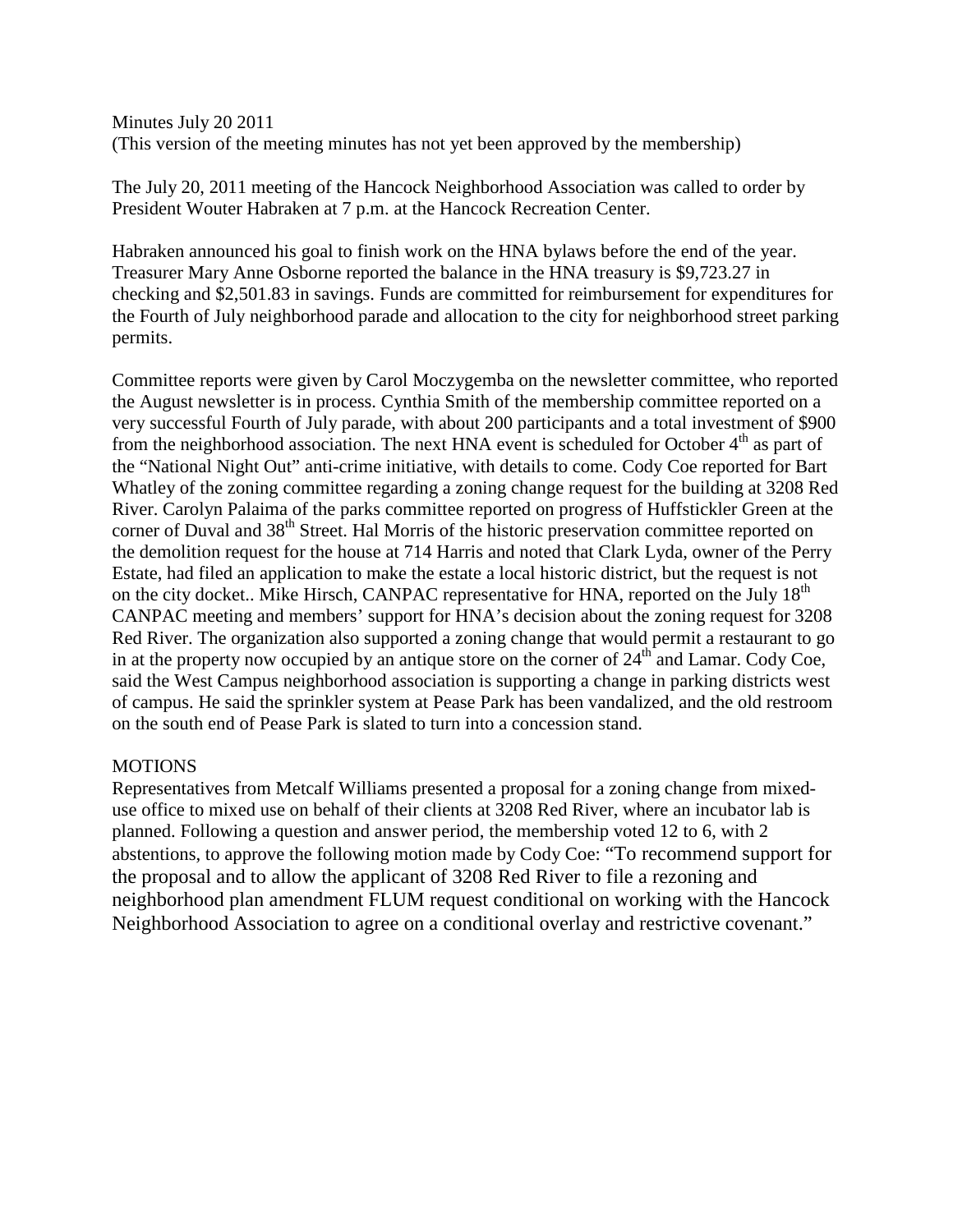The membership approved by acclamation a motion by Habraken to reimburse the organizers of the Fourth of July neighborhood parade the sum of \$932.37, which includes the cost for two patrol officers from Austin Police Department and neighborhood signs promoting the parade..

Mark Burch made a motion regarding amendment of the committee section of the HNA bylaws. The summary of the proposed amendments to Article 11 is posted at http://www.hancockna.org/images/Article 11v3.pdf A vote will be held on this motion at the next general meeting.

Hal Morris made a motion to amend the bylaws to make the historic preservation committee a standing committee. A vote will be held on this motion at the next general meeting.

Habraken made a motion regarding the process for amending the bylaws, i.e., that the president will call one or more special meetings (open to all members) to review the Bylaws, determine requirements for the bylaws, and make proposed changes if required. The motion was approved by acclamation. Any proposed bylaws changes will be announced as an item for membership vote at one of the next scheduled HNA meetings.

Habraken made a motion was made to instruct the membership committee to establish a "neighborhood association representative" program and to invite volunteers who know the immediate area, or have a specific interest or expertise to represent the neighborhood association to their group and the group to the association. These representatives would be a point of contact for neighbors with questions about HNA; they would be responsible for posting signs announcing events and meetings, and other such activities. The motion was approved by a vote of 13 t o1, with 2 abstentions.

Habraken made a motion to allocate \$1,000 from the general fund to contribute to the Hancock Recreation Center, and for the executive committee to appoint one or more people to meet with the recreation center to determine how the contribution is best made. The motion to proceed with the contribution was approved by 18 to 1.

Palaima made a motion for HNA volunteers to work with Keep Austin Beautiful's Adopt-A-Creek program to clean up Waller Creek quarterly from  $32<sup>nd</sup>$  Street to  $41<sup>st</sup>$  Street for two years using supplies and training provided by KAB; HNA would agree to follow KAB's safety guidelines; HNA would have the option of also working in the area immediately adjacent to the creek by performing such tasks as cutting off the seeds of large invasive plants and removing small invasive plants. Any expense incurred by HNA would be negligible. The motion was passed with 16 votes in favor. Contact person for volunteers is Kathleen Strong.

Habraken made a motion to adopt the following language to support the Hyde Park Neighborhood Association in their efforts to keep open the Shipe Park pool: The Hancock Neighborhood Association hereby expresses its support for the Hyde Park Neighborhood Association in their initiatives to keep the Shipe Park swimming pool open for members of all neighborhoods to use and enjoy, and calls upon the Austin City Council to reconsider the proposed pool closings, and work together with the neighborhoods to explore realistic alternatives for keeping the pools open. The motion was approved by acclamation.